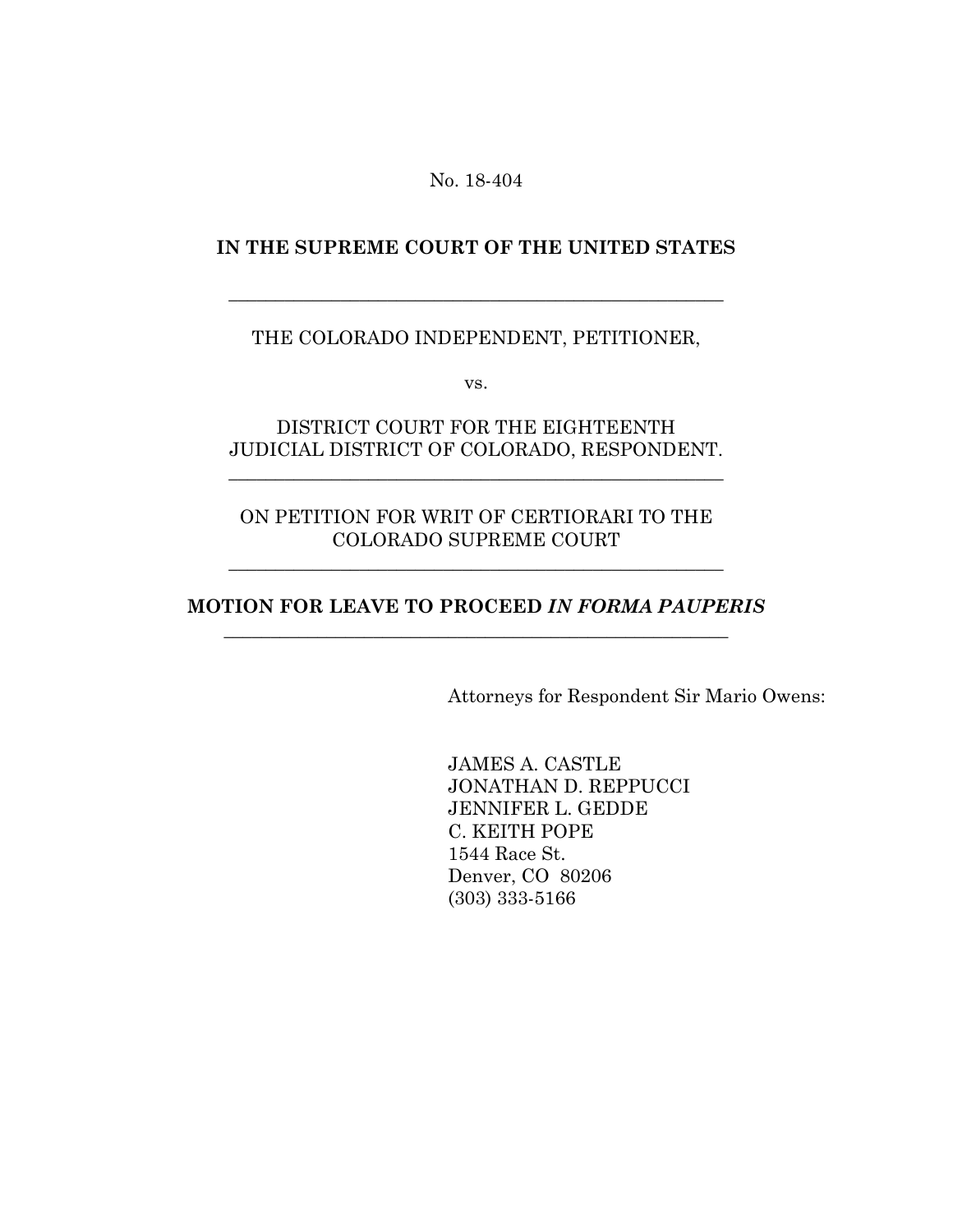Respondent Sir Mario Owens, through undersigned counsel and pursuant to Supreme Court Rule 39(1), respectfully asks for leave to file the attached Response in Support of Petitioner, without prepayment of fees or costs and to proceed *in forma pauperis*.

1. Respondent Owens has previously been granted leave to proceed *in forma pauperis* in the following courts:

- The District Court of Arapahoe County, Colorado;
- The Colorado Court of Appeals;
- The Colorado Supreme Court.
- The United States Supreme Court

2. Undersigned counsel were appointed to represent Respondent Owens as "new postconviction counsel" pursuant to Colorado statutes that provide for appointment of counsel for indigent capital defendants. *See* § 16-12-201, C.R.S., et. seq.; § 16-12-203(1), C.R.S. Counsel are filing this motion and the attached Response in Support of Petitioner on Mr. Owens' behalf. Mr. Owens remains incarcerated on Colorado's death row at the Colorado State Penitentiary, in Canon City, Colorado.